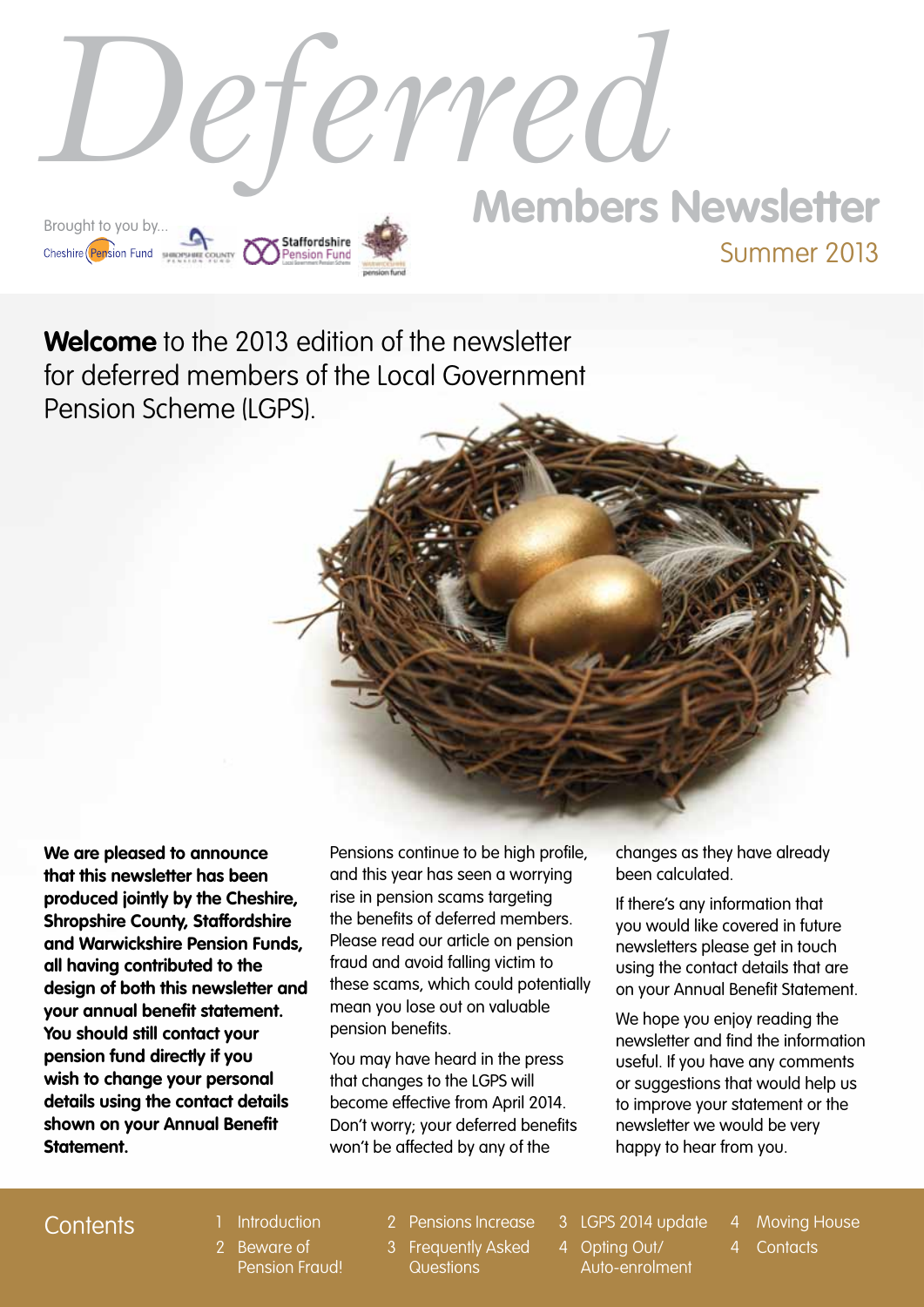# Beware of pension fraud!

**Companies are targeting people with retirement savings claiming that they can help to cash in your pension early. They could contact you via e-mail, phone or text to tell you that you could be entitled to a cash payment from your pension. However, what they won't tell you is that you will face a tax bill of more than half of your pension savings if you choose to transfer them to another arrangement and receive a cash payment before age 55. This type of arrangement is known as 'pension liberation'.**

### **What is pension liberation, and how does it work?**

Fraudulent companies will ask you to transfer your pension to another arrangement and 'borrow' money from your pension fund and pay you a cash lump sum. These companies may also deduct fees from your fund (often 10% - 20% of your fund) when it is transferred to their account, which further decreases the amount of cash you would actually receive.

### **What's the risk?**

If you receive a cash payment from your pension fund before age 55 you could be liable to a tax charge of up to 55% on your benefits, on top of any fees charged to you by the company. If these arrangements sound too good to be true, they generally are and should be avoided to ensure that you don't lose out on your pension benefits. The lure of receiving a cash payment is no substitute for the guaranteed, inflation proofed benefits you will receive if you take your pension at the normal retirement age.

### **What can I do to avoid being a victim?**

The Pension Regulator has issued five tips to avoid falling victim to the scam:

- Never give information out to a cold caller
- Check the company and any advisers they employ, as they should be registered with the Financial Services Authority
- Ask for a statement showing how your pension will be paid at retirement
- Speak to an independent adviser for unbiased advice
- Never be rushed into agreeing a transfer.

If you think you have been made an offer to 'liberate' your pension please contact Action Fraud on **0300 123 2040**.

More detailed information can be found on the pensions advisory service website at the following address: **www.pensionsadvisory service.org.uk/media/930662/ members\_leaflet.pdf**



# **Pensions Increase**

**Your pension is increased annually in line with the rise in the Consumer Price Index (CPI), in accordance with the Pensions Increase Act 1971.**

Increases are awarded in April but they are based on the rise in the CPI over the 12 months to the previous September. The pensions increase for 2013 has been set at **2.2%** and has been applied from **Monday 8 April 2013**.

If you left the pension scheme before 24 April 2012, you will receive the full 2.2% increase. If you left the scheme on or after 24 April 2012 you will only receive a proportion of the 2.2%.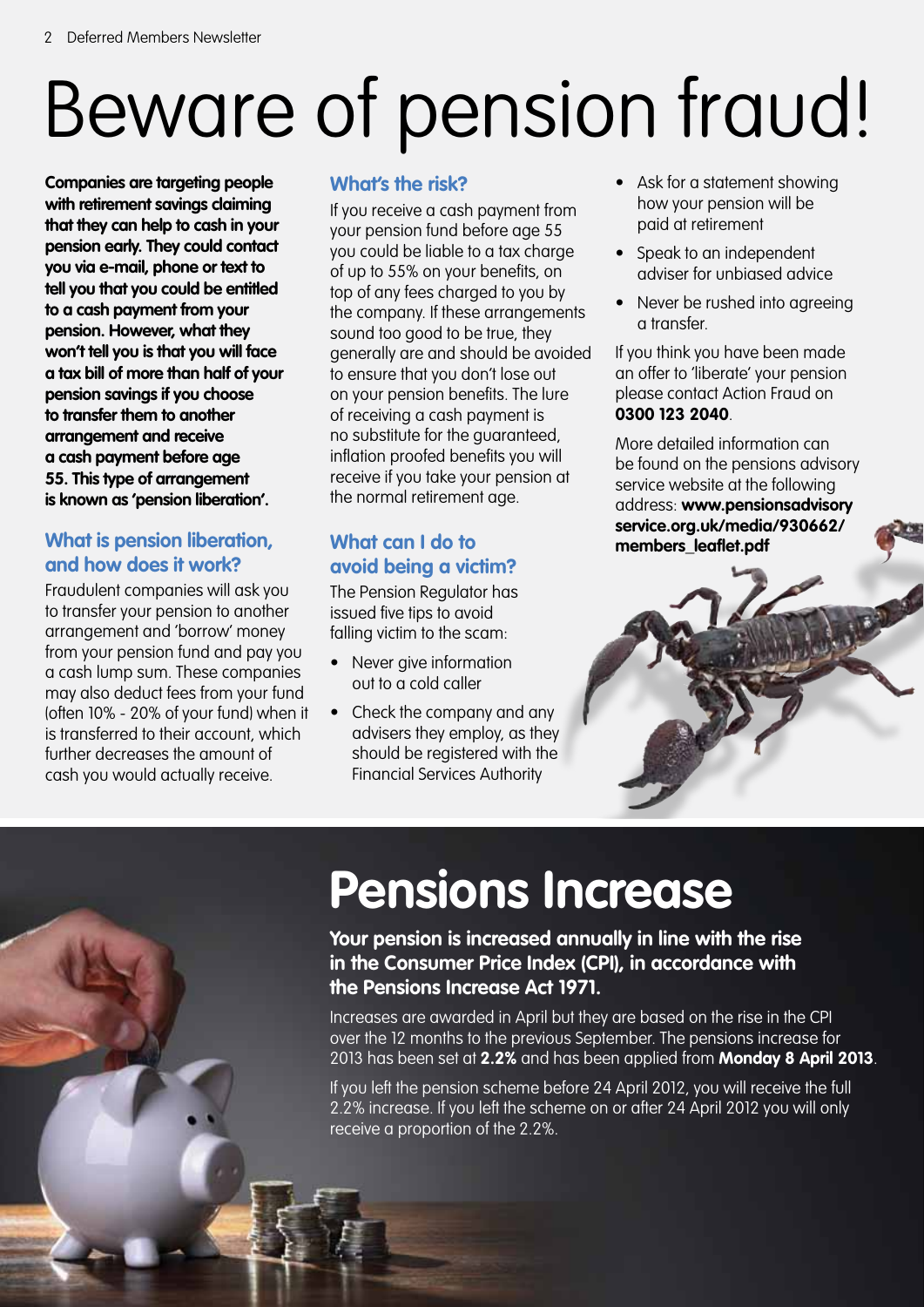

### **Have my deferred benefits been increased?**

**Yes**, they will have increased in line with inflation. Please refer to the article on Pensions Increase for more information.

#### **Can I receive my benefits earlier than the date quoted on the Statement?**

**Yes** – but they may be subject to an early retirement reduction. The scheme's normal pension age is 65, but you can choose to take them from age 60 with a reduction in benefits. Please contact us if you require early retirement reduction factors.

You may apply to your former employer to have your benefits released early on ill health grounds. In such circumstances you should contact your former employer, who will arrange for an independent Doctor qualified in Occupational Health Medicine to review your case.

#### **Can I transfer my benefits to another pension scheme?**

If you are interested in transferring your accrued pension rights to another occupational pension scheme (outside of Local Government) , personal pension plan, stakeholder pension scheme or a buy-out insurance policy you can ask for a transfer value quotation to be provided by the Pension Fund

(known as the 'cash equivalent' transfer value).

### **What happens if I take up employment with an employer participating in the Local Government Pension Scheme?**

If your new employer participates in this Fund or another Local Government Pension Fund they will ask you to complete certain forms to give details of your previous pension history. You must include details of these deferred benefits. You will also be asked if you wish to combine your deferred benefits with membership accruing in respect of your new period of employment. Any decision to combine your benefits must be made within the first 12 months of rejoining the LGPS.

### **Can you explain what Survivors' Benefits are?**

It is a widow(er)'s or civil partner's pension and is only payable to the person to whom you are legally married or with whom you were in a registered civil partnership on your last day of service. If you marry or form a civil partnership after your last day of service a widow(er)'s or civil partner's pension may be assessed on a different basis. If you left the LGPS after 1 April 2008 you can nominate a cohabiting partner to receive a survivor's pension, please contact the fund for more information.

### **What happens to my Death Grant if I die?**

There is also provision for a death grant but the amount payable depends upon whether you die before or after becoming entitled to receive your pension and retirement grant and whether you left the pension scheme before or after 1 April 2008:

- If you left before 1 April 2008 and die whilst your benefit is deferred the payment would be equivalent to the current value of your retirement grant, if in receipt of your pension and die within five years of retiring, your estate will receive a lump sum payment equal to five times your annual pension less any pension already paid
- If you left on or after 1 April 2008, and die whilst your benefit is deferred, the payment would be equivalent to five times the deferred pension
- If in receipt of your pension and die within ten years of retiring, your estate will receive a lump sum payment equal to ten times your annual pension less any pension already paid.

You can nominate who you wish to receive the death grant by completing an expression of wish form, which can be found at the back of your annual statement.

# **LGPS 2014** update

As you will have seen the scheme is changing again in 2014. Most of the changes won't affect you as a deferred member as **all pensions that have been built up before April 2014 will be protected**. Further information about the changes can be found at: **[www.lgps2014.org/content/changes-apply-april-2014.](http://lgps2014.org/content/changes-apply-april-2014)**